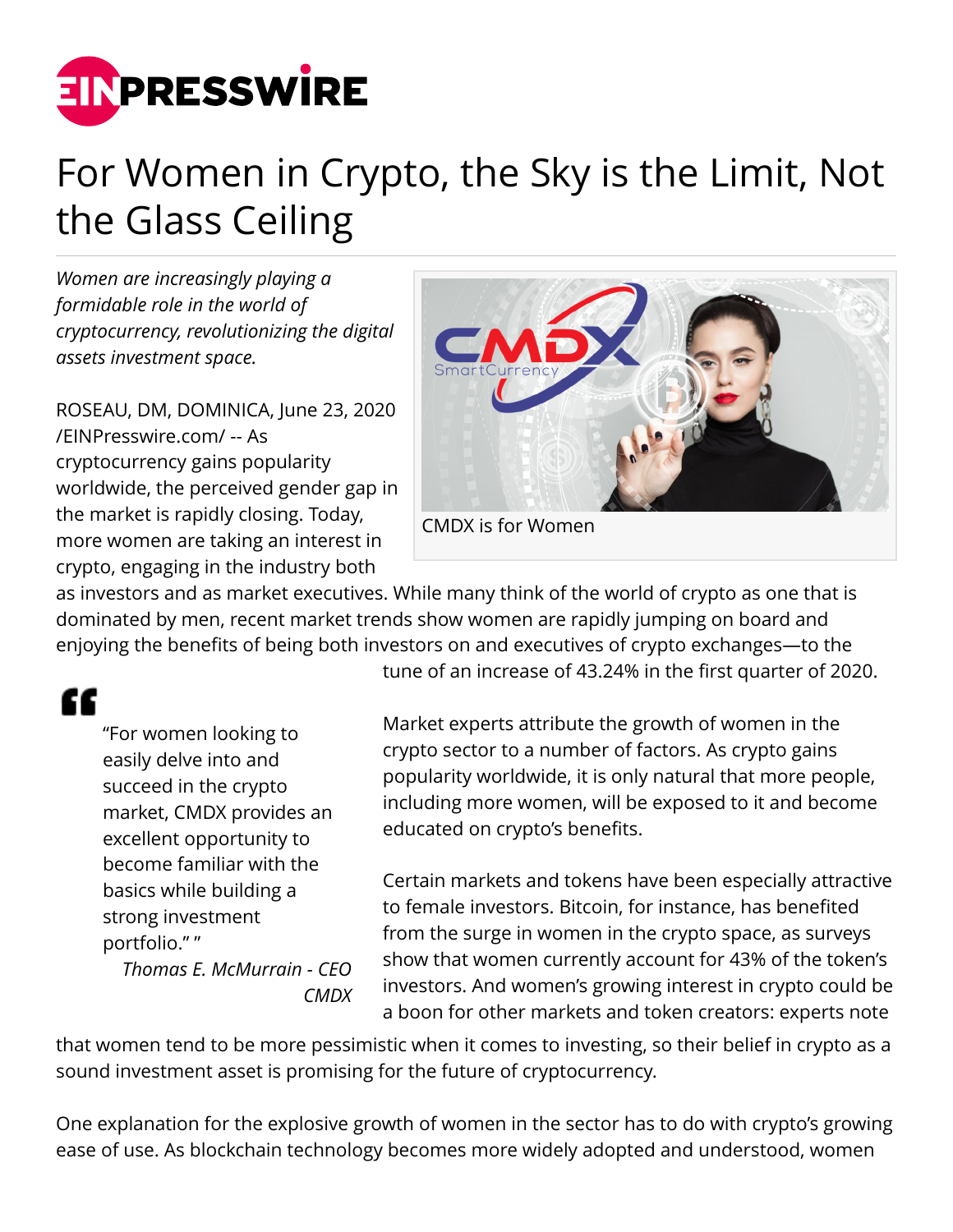are taking advantage of this digital innovation to grow their investment portfolios.

[CMDX](https://www.cmdx.io/blog) is one platform that is looking to boost the power of female investors by educating them on crypto and giving them [easy ways to earn it](https://cmdx.io/blog/healthy-wealthy-and-fit-cmdx-embraces-wearable-tech-to-boost-members-rewards), save it, and spend it. In looking to grow the value and prevalence of CMDX's token on the crypto markets, CMDX CEO Tom McMurrain sees women as a critical factor in the brand's continued success and the success of its token as it becomes more widely available across crypto markets.

CMDX is a global community dedicated to generating wealth by rewarding its members for engaging in healthy lifestyle and business-related activities and the reward just happens to be an added income in the form of the brand's own crypto. The company currently boasts over 290,000 members globally, with women making up a large percentage of the platform's users.

For female investors looking for an easy way to get started with crypto, CMDX provides that entry point, giving all of its members the chance to earn an income while accumulating crypto they can use on CMDX's marketplace or investing it elsewhere.

"The world of crypto is an exciting one for women. While other traditional economic and investment spaces may still unfortunately stifle the possibility for women to enjoy unmitigated success, the world of crypto is devoid of that glass ceiling that presents an unfair barrier for women to overcome," said McMurrain. "For women looking to easily delve into and succeed in the crypto market, CMDX provides an excellent opportunity to become familiar with the basics while building a strong investment portfolio."

## About CMDX

CMDX is a global community dedicated to generating wealth for its users by rewarding healthy living. Through rewarding users for healthy lifestyles with cryptocurrency and creating a global network of healthcare providers accepting its smart currency, CMDX is changing the face of